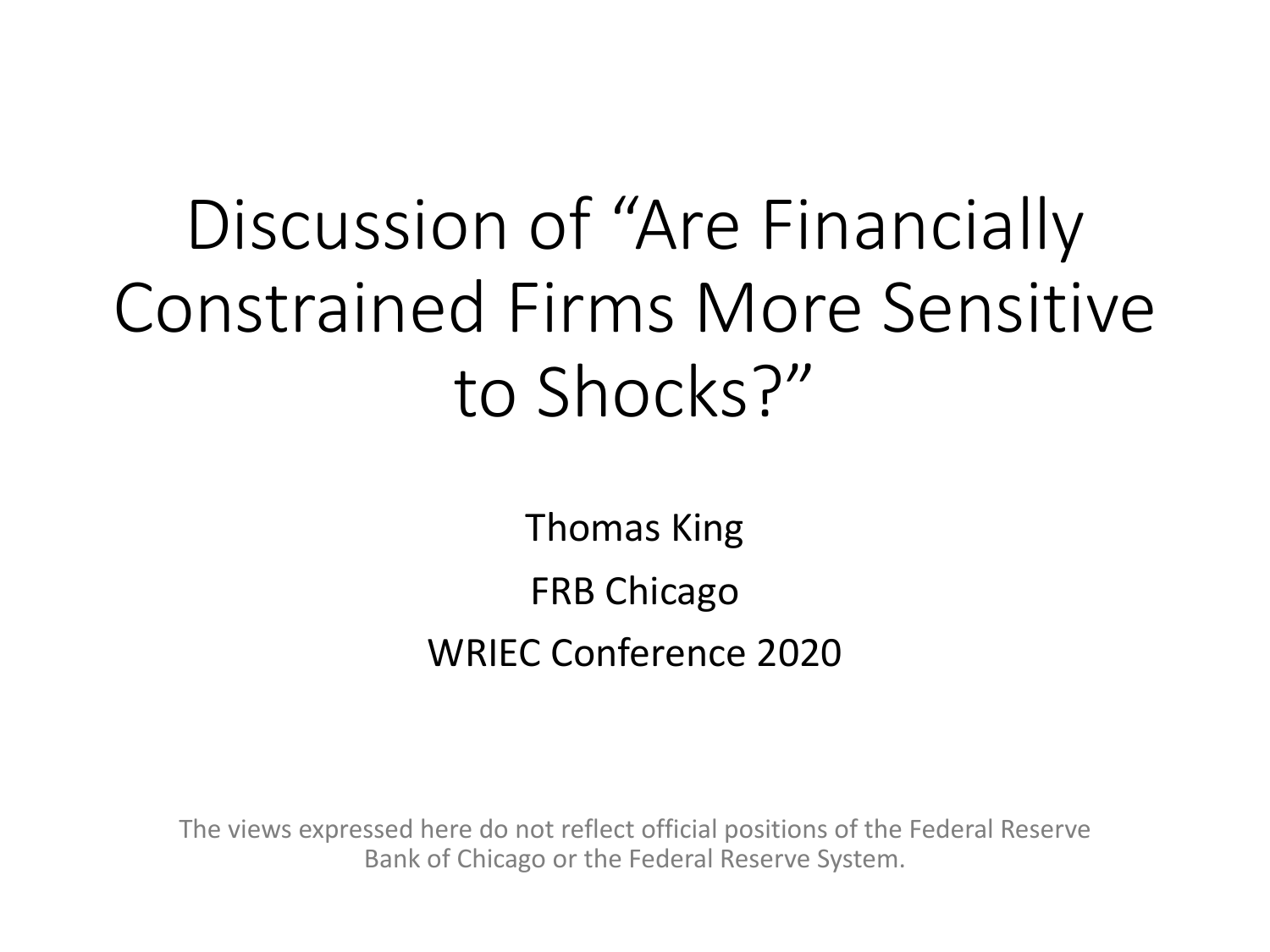#### *Question*: Are firms exposed to idiosyncratic shocks?

- If markets are complete, they should not be.
- But financial frictions could stand in the way of perfect risk sharing.
- The effect could even be *positive*, through a creative- destruction channel.
- How do we identify idiosyncratic shocks?
	- Data: claims at a large Swedish insurer, matched with insured firm characteristics.
	- Focus on property damage fires, etc.
	- The authors successfully show that such claims are unpredictable and not systematic.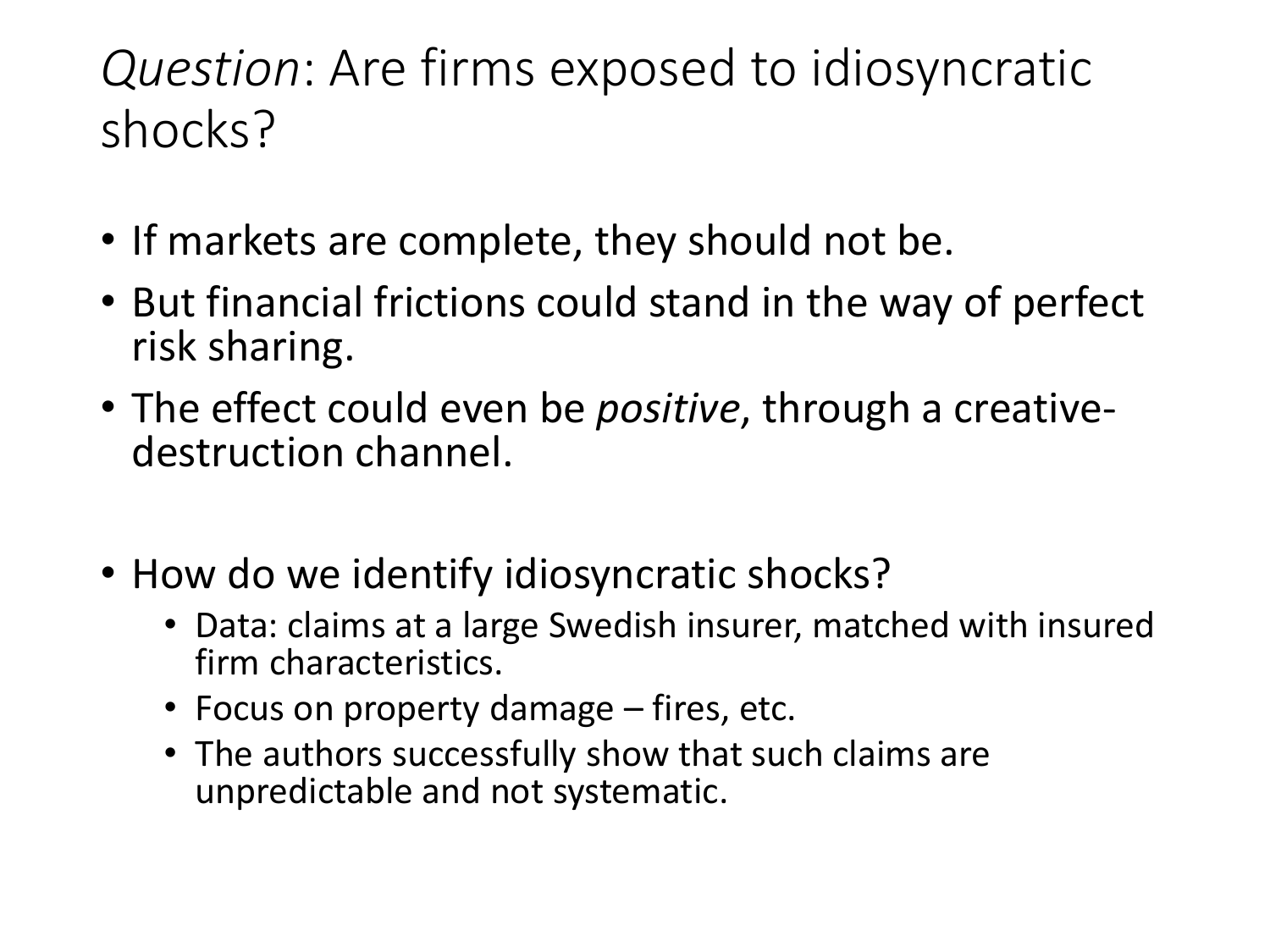## Main results and conclusions

- All else equal, 1% higher claims lowers firm output by about 0.004%.
	- This seems small, but claims are much smaller than output--translates into about 39 cents lost per dollar of claim.
	- Also lower value added and profits.
	- The reduced output comes entirely from a reduction in TFP.
		- Firms must rebuild capital quickly.
		- Losses must come from "business interruption."
	- Firms cover losses by reducing cash, not taking out debt.
- Results are stronger at high-growth firms.
	- Claims are large relative to liquid assets, so authors conclude that insurance relieves financial constraints.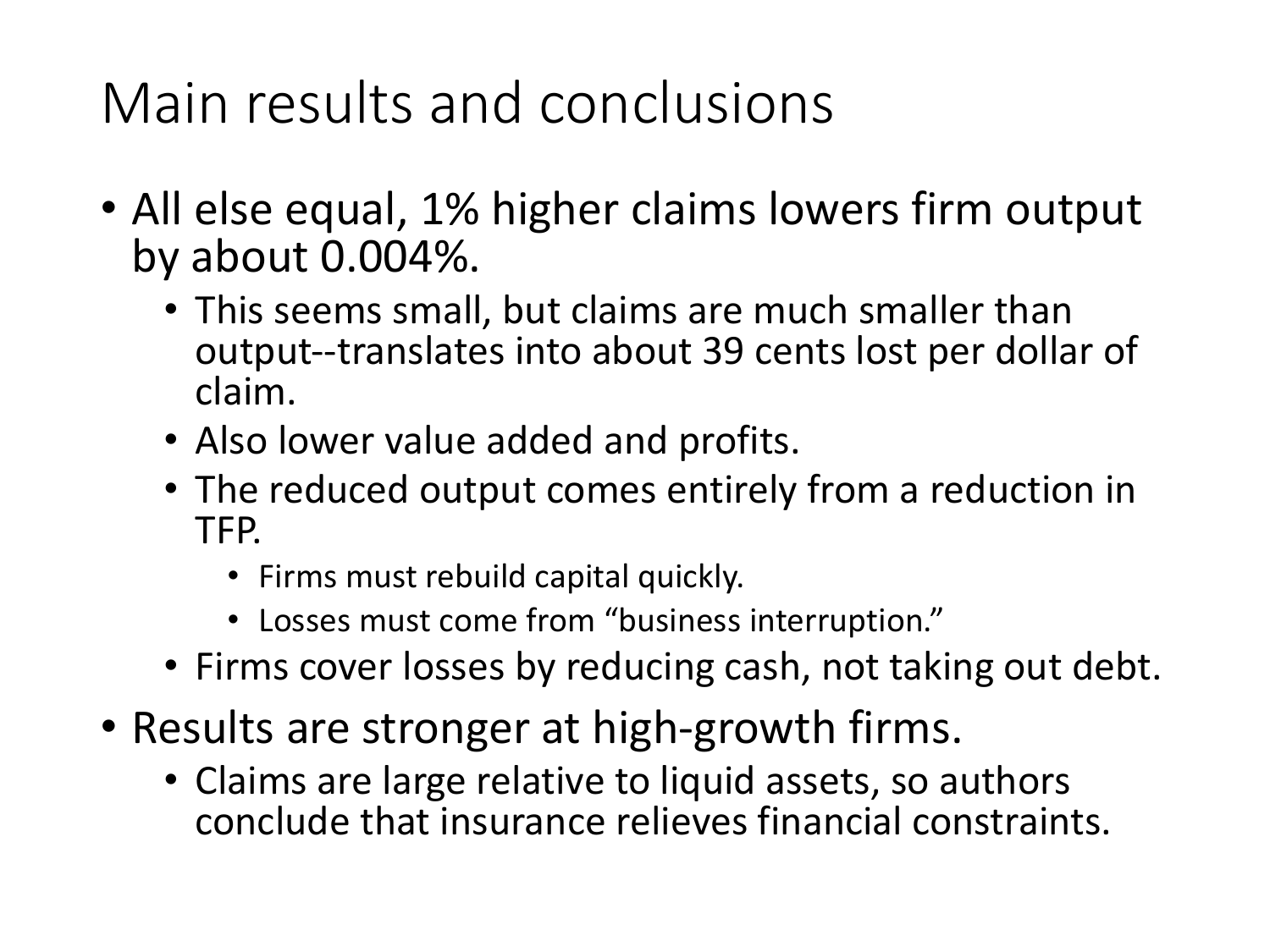### Minor Comments

- Something strange in summary statistics:
	- Mean claim is 110% of physical assets. Doesn't seem possible.
	- Some claims/sales ratios are negative.
- Sample firms differ significantly from other firms.
	- Generally smaller.
	- Potential selection issues? Maybe use model to control for this.
- Log-log specification leads to some difficulties of interpretation.
	- Absolute size of losses should be similar to absolute size of claims – maybe scale by assets?
- Would be interesting to see how effects persist over time.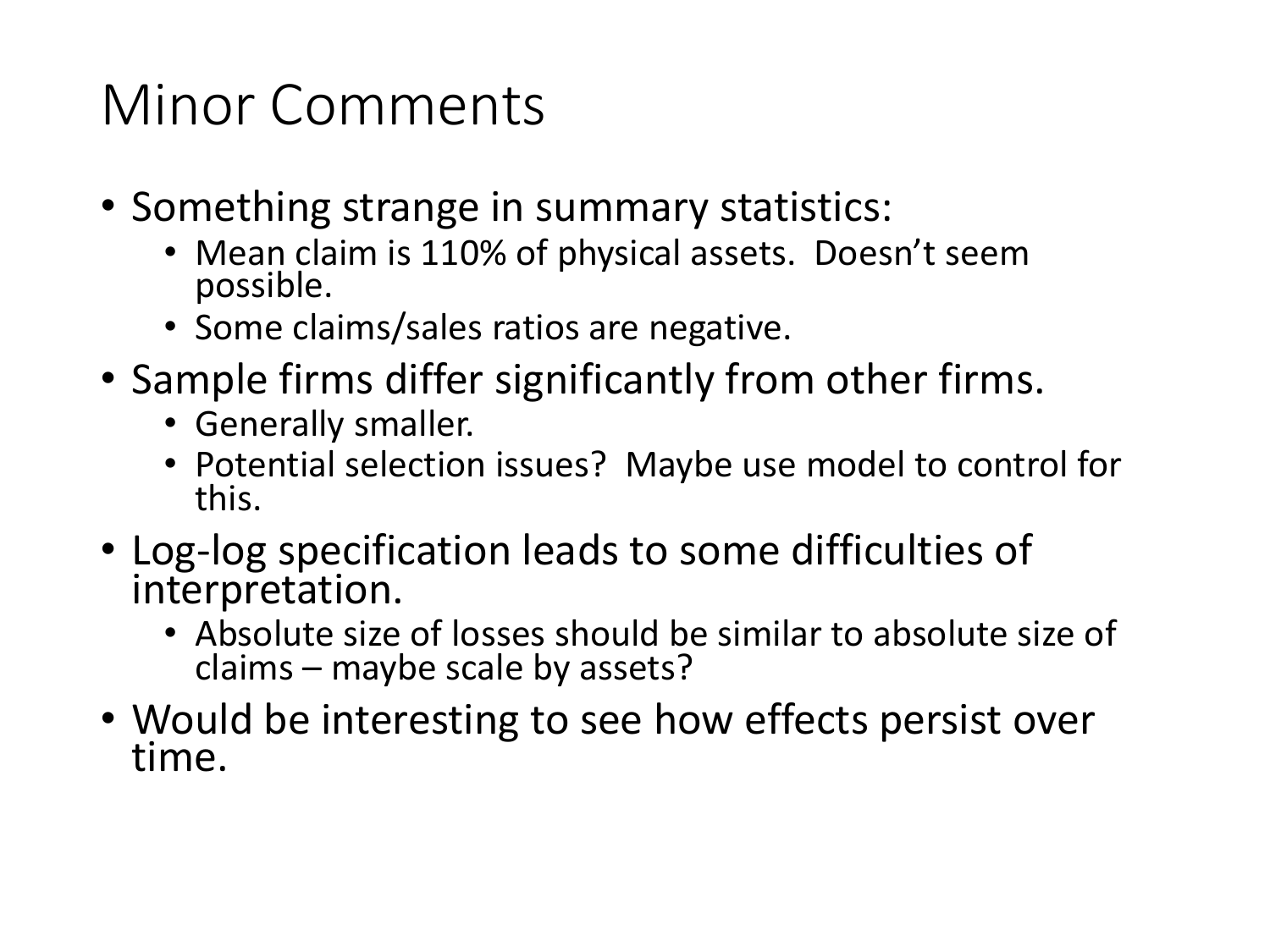## Potentially Bigger Comments

- The fact that capital rebuilds quickly is taken as evidence of no financial constraints.
	- But why couldn't this just be insurance payouts being used to buy new machines?
- Most of the significance seems to be driven by high- growth firms.
	- Authors interpret this as evidence of financial constraints, but these firms could be different in other ways.
	- For example, maybe fast-growing firms have smaller inventories or other buffers that make them less resilient to temporary shocks.
- More broadly, there is not much evidence on the question in the title. Authors could do more to measure financial constraints.
	- Use initial levels of debt, liquidity, etc.